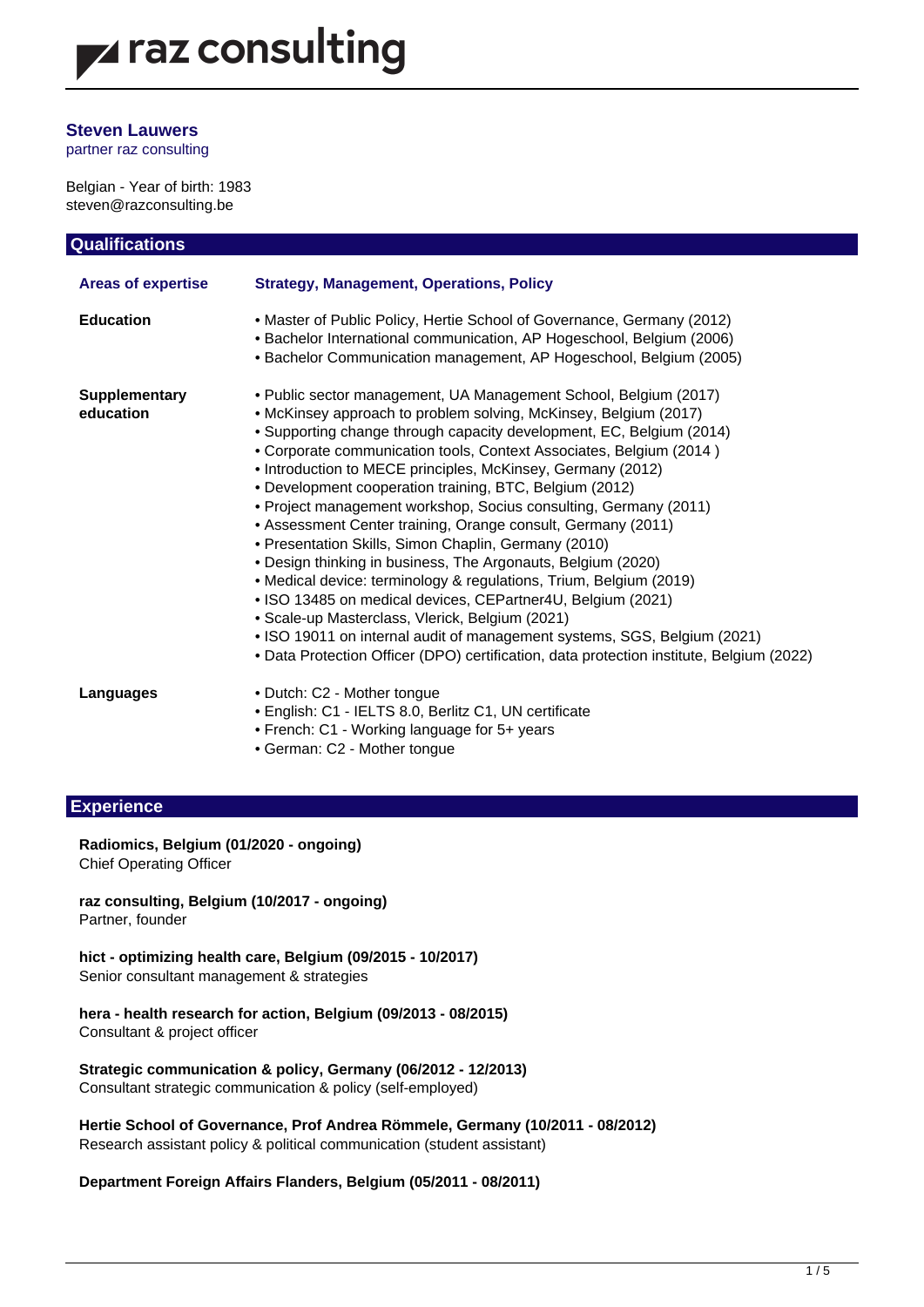Advisor to the permanent representative to the international organizations in Geneva (internship)

### **World Health Organization, Switzerland (01/2007 - 08/2010)**

Officer for communication and advocacy, spokesperson

**YOURS for road safety, Switzerland (07/2007 - 12/2007)**

Co-founder and communication strategist

## **Marketing, UK, Belgium (2005 - 2006)**

Internship

## **Realized projects**

| WHO                         | H1N1 spokesperson, Switzerland                                                   |
|-----------------------------|----------------------------------------------------------------------------------|
| Role                        | Spokesperson WHO                                                                 |
| Period                      | 11.2009 - 12.2009                                                                |
| Contribution                | Point of contact international media & other stakeholders                        |
| <b>BIOTRONIK</b>            | European PR and stakeholder engagement strategy, Germany-based                   |
| Role                        | Consultant, country lead Belgium, Germany, France                                |
| Period                      | 08.2011 - 07.2012                                                                |
| Contribution                | Market research and definition of country-specific long-term PR strategy         |
| <b>MRI Initiative</b>       | <b>Global communication strategy, Belgium</b>                                    |
| Role                        | <b>Communication Consultant</b>                                                  |
| Period                      | 04.2012 - 07.2012                                                                |
| Contribution                | In charge of online presence, including publication, contribution to strategy    |
| <b>Dept Foreign Affairs</b> | Review of the cooperation with Mozambique, Belgium                               |
| Role                        | Project officer                                                                  |
| Period                      | 02.2014 - 07.2014                                                                |
| Contribution                | Support to local consultant and project manager, liaison with client             |
| <b>Global Fund</b>          | Training program on health systems strengthening, Belgium                        |
| Role                        | Project officer                                                                  |
| Period                      | 01.2014 - 12.2014                                                                |
| Contribution                | Support to different teams in charge of local country analyses, editor of report |
| hera foundation             | <b>Neglected Essential Medicines platform, Belgium</b>                           |
| Role                        | Consultant                                                                       |
| Period                      | 08.2013 - 12.2014                                                                |
| Contribution                | Conceptualization of platform, stakeholder interviews for scope definition       |
| <b>EC DEVCO</b>             | Permanent health advisory services (HAS), Belgium                                |
| Role                        | Expert on communication, strategy, knowledge management                          |
| Period                      | 11.2014 - 08.2015                                                                |
| Contribution                | Lead on all matters communication, set up HAS team & office                      |
| <b>WHO</b>                  | Health financing reforms in Africa, Belgium-based                                |
| Role                        | Editor, project officer                                                          |
| Period                      | 11.2014 - 08.2015                                                                |
| Contribution                | Support to different teams in charge of local country analyses, editor of report |
| WHO                         | Fourth evaluation round of the IHP+, Belgium-based                               |
| Role                        | Consultant communication & advocacy                                              |
| Period                      | 10.2014 - 09.2015                                                                |
| Contribution                | Lead on communication aspects, including accessibility of results                |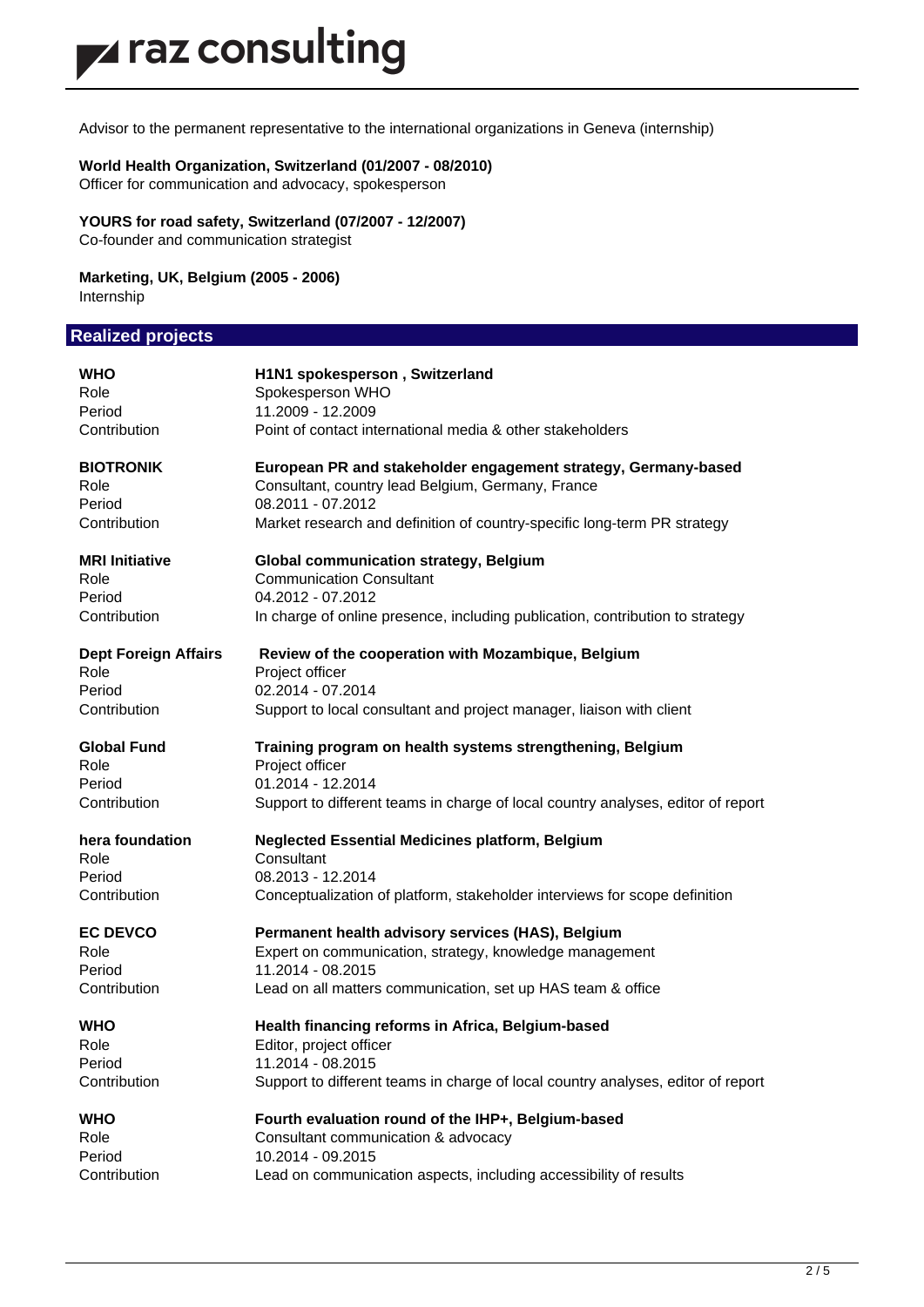# z raz consulting

| <b>Janssen Cilag</b> | Optimization of the national supply chain, Belgium                                                |
|----------------------|---------------------------------------------------------------------------------------------------|
| Role                 | Strategy and management consultant                                                                |
| Period               | 09.2015 - 12.2015                                                                                 |
| Contribution         | Analysis of supply chain, expert round table, recommendations for improvement                     |
| Orion                | Market entry strategy for Southern Europe, Finland                                                |
| Role                 | Management consultant; team leader                                                                |
| Period               | 04.2016 - 08.2016                                                                                 |
| Contribution         | Analysis of potential and best way to enter new markets, including portfolio definition           |
| <b>Merck</b>         | Optimizing the process for CTEPH diagnosis and treatment, Belgium                                 |
| Role                 | Management consultant, team leader                                                                |
| Period               | 04.2016 - 09.2016                                                                                 |
| Contribution         | Expert consultation and literature analysis, advise on better treatment & diagnosis               |
| <b>BMS</b>           | Quantification of inefficiencies in cancer care in Belgian health care, Belgium                   |
| Role                 | Consultant evaluation, policy, strategy                                                           |
| Period               | 08.2016 - 10.2016                                                                                 |
| Contribution         | Paper on possible inefficiencies, detailed list of potential improvements                         |
| <b>LOGO Flanders</b> | Evaluation and policy recommendations, Belgium                                                    |
| Role                 | Consultant evaluation, strategy; team leader                                                      |
| Period               | 07.2016 - 10.2016                                                                                 |
| Contribution         | Evaluation of institution, recommendations how to realize policy requirements                     |
| <b>BMS</b>           | Conceptualization of a European cancer collaboration (ALL CAN), Belgium                           |
| Role                 | Strategy consultant                                                                               |
| Period               | 10.2016 - 12.2016                                                                                 |
| Contribution         | Set up international multi-stakeholder platform as result from study on inefficiencies            |
| <b>LOGO Flanders</b> | Definition of the strategy of the Local Government Organization for prevention,<br><b>Belgium</b> |
| Role                 | Consultant evaluation, strategy; team leader                                                      |
| Period               | 12.2016 - 02.2017                                                                                 |
| Contribution         | Definition of the mission, vision, of the Logo in interactive working sessions                    |
| <b>Partena</b>       | Conceptualization of a central national platform for care, Belgium                                |
| Role                 | Business and strategy consultant                                                                  |
| Period               | 10.2016 - 02.2017                                                                                 |
| Contribution         | Feasibility and requirement analysis of the platform, based on stakeholder interviews             |
| ZNA / GZA            | Definition of the two hospital networks' strategy for cooperation, Belgium                        |
| Role                 | Consultant strategy; team leader of mixed team with McKinsey                                      |
| Period               | 02.2017 - 06.2017                                                                                 |
| Contribution         | Stakeholder consultation, SPOC, international benchmarks, elaboration of strategy                 |
| <b>VIAS</b>          | Public affairs and business strategy development, Belgium                                         |
| Role                 | Consultant strategy, public affairs                                                               |
| Period               | 05.2016 - 09.2017                                                                                 |
| Contribution         | Analysis of potential markets & topics to focus on as part of rebranding of BIVV (VIAS)           |
| <b>EpiCURA</b>       | Development of management strategy, Belgium                                                       |
| Role                 | Management consultant                                                                             |
| Period               | 09.2015 - 10.2017                                                                                 |
| Contribution         | Analysis of current situation and recommendation for new organization of all sites                |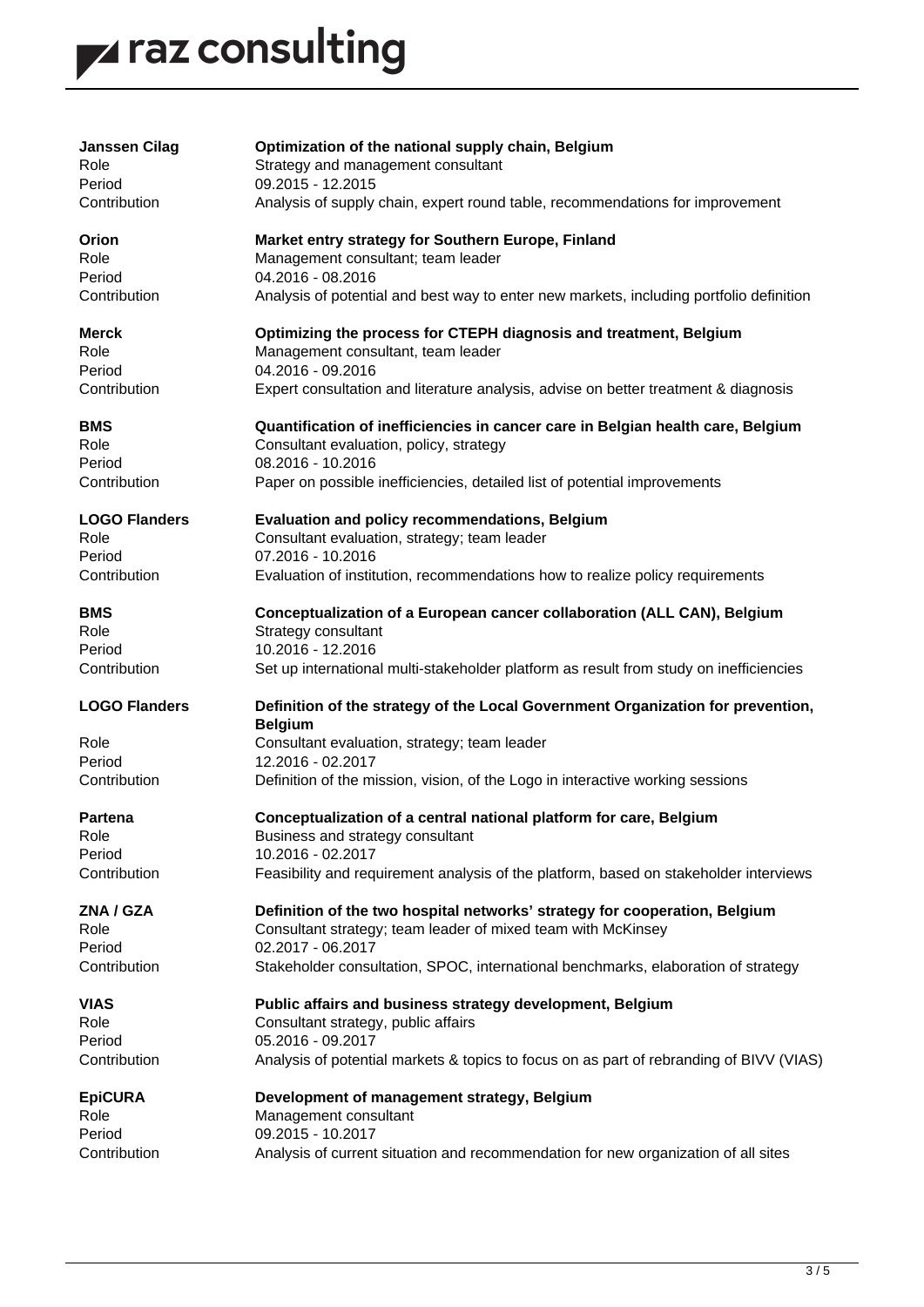## z raz consulting

| <b>St Dimpna</b>      | Definition of the hospital's care strategy, Belgium                                        |
|-----------------------|--------------------------------------------------------------------------------------------|
| Role                  | Consultant strategy; team leader                                                           |
| Period                | 04.2017 - 10.2017                                                                          |
| Contribution          | Interview of all involved staff, definition of strategic priorities & plan for roll out    |
| <b>GFA</b>            | Proposal for long-term support in different African countries, Belgium-based               |
| Role                  | Proposal writer (winning proposal)                                                         |
| Period                | 12.2017 - 01.2018                                                                          |
| Contribution          | Write the proposal, including methodology, in collaboration with international team        |
|                       |                                                                                            |
| Dafra Pharma          | Market repositioning strategy West-Africa, Belgium-based                                   |
| Role                  | Strategy consultant                                                                        |
| Period                | 02.2018 - 05.2018                                                                          |
| Contribution          | Definition of approach to establish the company in existing and new African markets        |
|                       |                                                                                            |
| <b>Moore Stephens</b> | Roll-out financial model service offering for health organizations, Belgium                |
| Role                  | Management consultant                                                                      |
| Period                | 10.2017 - 05.2018                                                                          |
| Contribution          | Support health organizations with the implementation of the financial tool                 |
| <b>Respirent</b>      | Definition of worldwide corporate strategy, Belgium-based                                  |
| Role                  | Management consultant, in support of main contracted agency                                |
| Period                | 02.2018 - 05.2018                                                                          |
| Contribution          | Formulation of corporate strategy, analysis of feasibility, plan of action for realization |
| Dafra Pharma          | Optimization of internal product launch management, Belgium                                |
| Role                  | Strategy consultant                                                                        |
| Period                | 05.2018 - 06.2018                                                                          |
| Contribution          | Analysis of internal project flow and recommendations for improvement                      |
| eu.reca               | European platform for respiratory diseases, Belgium                                        |
| Role                  | Strategy consultant                                                                        |
| Period                | 01.2018 - 11.2018                                                                          |
| Contribution          | Conceptualization of the platform, support with events (proceeding, )                      |
| <b>IDEA</b>           | Feasibility study of the creation of a logistic hub for 6 hospitals (phase 2), Belgium     |
| Role                  | Advisor to contracted consulting agency (Intraco)                                          |
| Period                | 08.2018 - 11.2018                                                                          |
| Contribution          | Analysis of benefit of mutualised support services and definition of best scenario         |
| <b>FLUIDDA</b>        | Corporate strategy & process optimisation, Belgium                                         |
| Role                  | Management consultant                                                                      |
| Period                | 01.2018 - 01.2020                                                                          |
| Contribution          | Definition of long-term strategy and organization of all internal structures to achieve it |
| <b>Radiomics</b>      | Operational setup for successful scaling, Belgium                                          |
| Role                  | Management consultant                                                                      |
| Period                | 01.2020 - ongoing                                                                          |
| Contribution          | Support to the company in realizing successful scaling, in the capacity of COO             |
| <b>Radiomics</b>      | Business plan for new investment round, Belgium                                            |
| Role                  | Management consultant                                                                      |
| Period                | 09.2019 - 11.2019                                                                          |
| Contribution          | Writing of business plan for Board approval of a new capital round of 24M euros            |

## **Memberships & other activities**